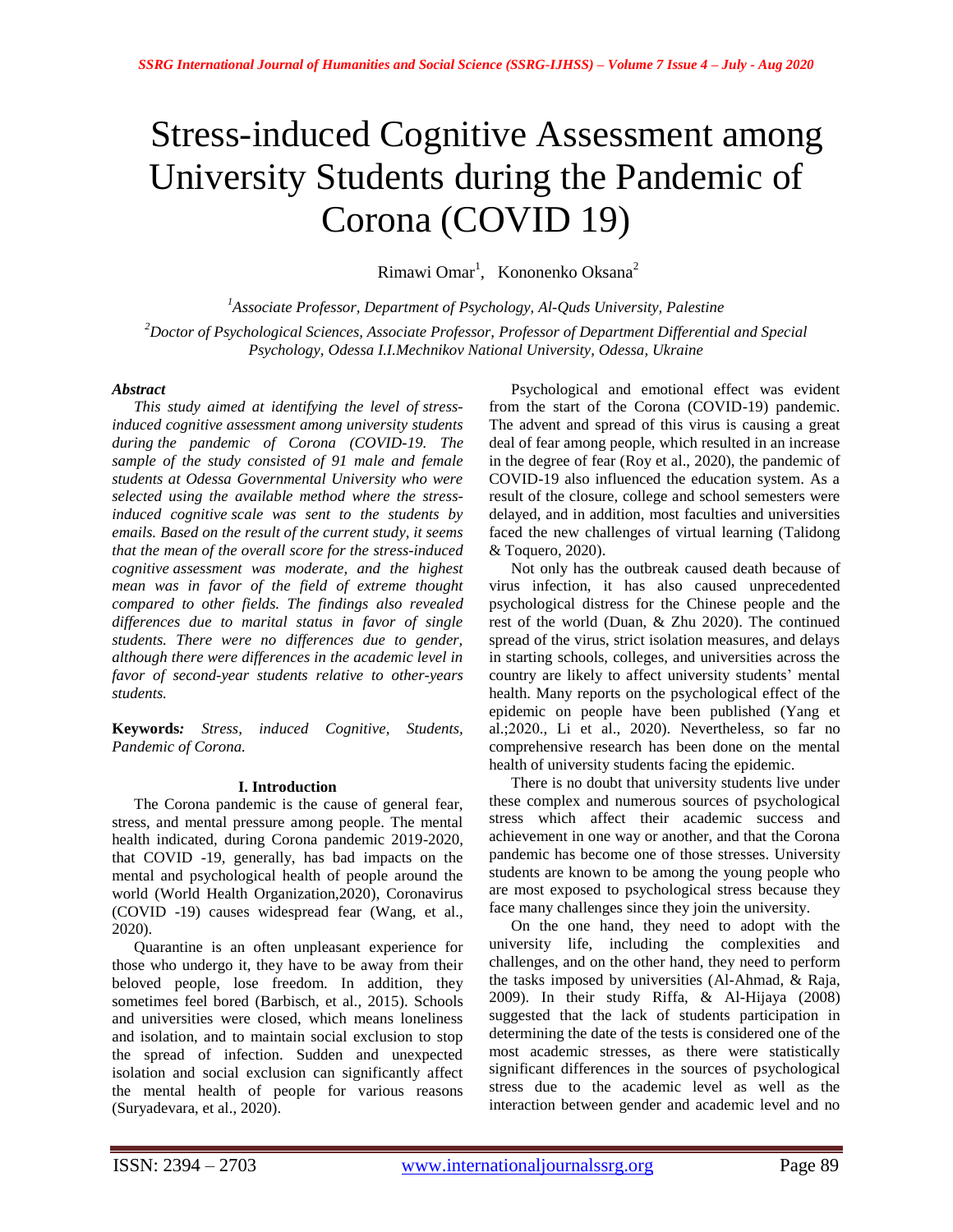significant differences were attributed to the gender variable, [Al-Hayani \(2012\)](#page-3-1) found that there were statistically significant differences in motivation for achievement attributable to the academic level. The findings of [Badawi'](#page-4-10)s study [\(2002\)](#page-4-10) revealed the significant negative impact of the motivation for achievement on the total score of stresses as the high motivation for achievement among students leads to a decrease in stresses, while [Abu Saree \(1993\)](#page-3-2) found statistically significant differences in psychological stresses between males and females. Finally, [Ashwini,](#page-3-3)  [& Barre](#page-3-3) (2014) reported statistically significant differences in the level of stress among university students as there were significant differences in academic performance between males and females.

#### **II. Problem of the study**

The study problem stems from the fact that the most common psychological problems in modern societies are psychological stresses, namely among university students due to the variety of sources of psychological stress. This study is very important since it is an attempt to reveal the level of perceived psychological stress among university students in light of the Corona pandemic and its negative effects on their psychological and physical health, and on their academic compatibility. The study results can be used to help them cope with stressful life events by changing their cognitive assessment for these events and handling them well. The study variables were assumed to create differences between for the level of perceived psychological stresses.

## **III. Terminology**

## *Perceived psychological stresses:*

[Abed Al-Majeed and Mahmoud](#page-3-4) (2005) identified it as the "The degree of the individual response to environmental events or changes in his everyday life, under some under some psychological and physiological effects which may be traumatic. And procedurally it is defined as the degree that the individual obtains on the measurement of perceived psychological stresses.

#### **IV. Method and procedures**

Research procedures were identified by determining the population and sample of the study, used instruments, verification procedures of used to check the instruments validity and reliability, and statistical methods applied in the statistical data processing.

#### **Population of the study and its sample:**

The study population involved all the students in the Faculty of Psychology and Social Work in Odessa National University. The study sample consisted of (91) male and female students, where the measurement was

distributed via email. Table (1) shows the distribution of the participants within the study sample.

|  | <b>Table 1.</b> Distribution of the participants in the |  |  |  |
|--|---------------------------------------------------------|--|--|--|
|  | sample of the study due to study variables              |  |  |  |

| Variable                 | level              | n    |       |
|--------------------------|--------------------|------|-------|
|                          |                    | (91) | $n\%$ |
| Marital<br><b>Status</b> | single             | 78   | 85.7  |
|                          | married            | 13   | 14.3  |
| gender                   | Male               | 22   | 24.2  |
|                          | female             | 69   | 75.8  |
| Academic                 | first year         | 13   | 14.3  |
| level                    | <b>Second Year</b> | 16   | 17.6  |
|                          | third year         | 48   | 52.7  |
|                          | Fourth year        | 14   | 15.4  |

#### **Instrumentation:**

The study utilized a stress-induced cognitive scale [\(Koh, et al.,](#page-4-11) 2006). The scale consisted of (21) items divided into three fields: Extreme thought, Aggressivehostile -thought-hostile thought, and Self-depreciative thought. The questionnaire items were evaluated on a 1- 5 (from 1=Not at all *to* 5= Absolutely).

## **Instrument Validity:**

The validity of the instrument was checked using factorial exploratory analysis. The loading factor loading for all items exceeded 0.76 (from 0.66 to 0.86), which implied that these elements were capable of measuring each stress-induced cognitive element in the sampled population.

## **Instrument Reliability:**

Reliability was tested using Cronbach's Alpha that was (0.92), demonstrating excellent reliability, and consistency to achieve the objectives of the study.

## **Data Analysis:**

.

After verifying the validity and reliability of the study instrument and ensuring its validity for statistical analysis, the means, and standard deviations were extracted for each paragraph of the scale, where in addition to Cronbach Alpha, t-test, One Way ANOVA, the statistical packages (SPSS) were used.

#### **V. Results**

Having reviewed the results of the study, the total score, and the level of stress-induced cognitive assessment among university students was during Corona pandemic (COVID 19).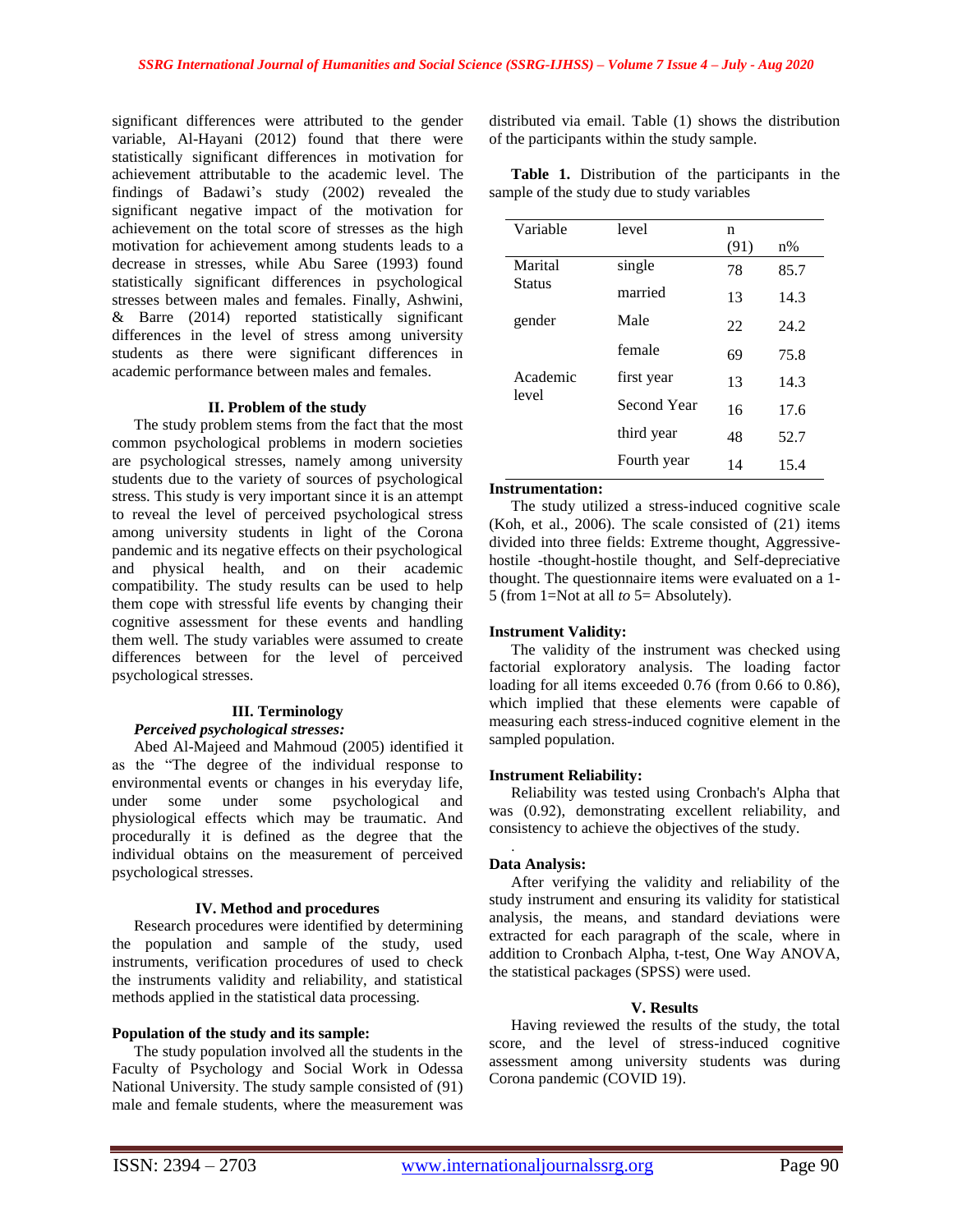|                                                 | <b>Table 2.</b> Means and standard deviations of stress |  |  |         |      |
|-------------------------------------------------|---------------------------------------------------------|--|--|---------|------|
|                                                 | induced cognitive assessment among university           |  |  |         |      |
| students during the Corona pandemic (COVID 19). |                                                         |  |  |         |      |
| Field                                           |                                                         |  |  | Mean SD |      |
| Extreme thought                                 |                                                         |  |  | 91 2.13 | - 79 |
|                                                 | Aggressive-hostile thought                              |  |  | 91 1.60 | .82  |

Self-depreciative thought 91 1.77 .86 Total 91 1.89 .73

**Table 2.** Means and standard deviations of stressinduced cognitive assessment among university

| Table (2) indicates that the mean of the total score     |
|----------------------------------------------------------|
| for the stress-induced cognitive assessment was          |
| moderate as $(SD = .73; M = 1.89)$ , and that the        |
| maximum mean was in favor of the extreme thought         |
| field as the values of the means and the standard        |
| deviations were $(SD = .79; M = 2.13)$ compared to other |
| fields.                                                  |

**Table (3).** T-test for the differences in stressinduced cognitive assessment among university students due to the marital status variable during the Corona pandemic COVID 19.

| Field                   | Marital       | n  | M.   | SD  |        | P value |
|-------------------------|---------------|----|------|-----|--------|---------|
|                         | <b>Status</b> |    |      |     | value  |         |
| Extreme                 | single        | 78 | 2.13 | .81 | $-.08$ | .93     |
| thought                 | married       | 13 | 2.15 | .71 |        |         |
| Aggressive-             | single        | 78 | 1.63 | .88 | 2.10   | .03     |
| hostile<br>thought      | married       | 13 | 1.38 | .24 |        |         |
| Self-                   | single        | 78 | 1.76 | .91 | -.44   | .66     |
| depreciative<br>thought | married       | 13 | 1.83 | .45 |        |         |
| Total                   | single        | 78 | 1.89 | .77 | .08    | .93     |
|                         | married       | 13 | 1.88 | .46 |        |         |

Table (3) shows that there were no statistically significant differences in the level of stress-induced cognitive assessment among university students during Corona pandemic (COVID 19) in favor of single marital status ( $M = 1.89$ ; SD = .77) compared to married ( $M = 1.88$ ; SD = .46). The values for T- test and "p" were  $(T = .08; P = .93)$ . Whereas there were statically significant differences in the field of Aggressive-hostile thought in favor of single marital status ( $M = 1.63$ ; SD = .88) compared to married ( $M =$ 1.38,  $SD = .24$ ).

**Table 4.** T-test scores for the differences in stressinduced cognitive assessment among university students due to the gender variable during the Corona pandemic (COVID 19).

| Field                  |        | n  | M    | <b>SD</b> | т      | P     |
|------------------------|--------|----|------|-----------|--------|-------|
|                        | Gender |    |      |           | value  | value |
| Extreme<br>thought     | Male   | 22 | 2.06 | .60       | $-.62$ | .53   |
|                        | female | 69 | 2.16 | .85       |        |       |
| Aggressive-<br>hostile | Male   | 22 | 1.70 | .72       | .73    | .46   |
| thought                | female | 69 | 1.56 | .85       |        |       |
| Self-<br>depreciative  | Male   | 22 | 1.74 | .70       | $-.21$ | .83   |
| thought                | female | 69 | 1.78 | .91       |        |       |
| Total                  | Male   | 22 | 1.87 | .57       | $-.21$ | .83   |
|                        | female | 69 | 1.90 | .78       |        |       |

Table (4) indicates that there were no statistically significant differences in the level of stress-induced cognitive assessment among university students due to gender, during Corona pandemic (COVID 19), in favor of males ( $M = 1.87$ ; SD = .57) compared to females (M  $= 1.90$ ; SD  $= .78$ ). the values for T- test and "p" were (T)  $-0.21$ , P,  $.83$ ).

**Table 5.** Results of One Way Anova analysis of variance for the differences due to the academic level variable.

| valiavić.              |                   |    |      |           |             |     |
|------------------------|-------------------|----|------|-----------|-------------|-----|
| Field                  |                   | n  | M.   | <b>SD</b> | $\mathbf F$ | P   |
|                        | Academic<br>level |    |      |           |             |     |
| Extreme                | first year        | 13 | 2.23 | .76       |             |     |
| thought                | Second<br>Year    | 16 | 2.59 | .87       | 3.09        | .03 |
|                        | third year        | 48 | 2.06 | .79       |             |     |
|                        | Fourth<br>year    | 14 | 1.76 | .53       |             |     |
| Aggressive-<br>hostile | first year        | 13 | 1.57 | .48       |             |     |
| thought                | Second<br>Year    | 16 | 1.96 | 1.12      | 1.37        | .25 |
|                        | third year        | 48 | 1.53 | .79       |             |     |
|                        | Fourth<br>year    | 14 | 1.42 | .76       |             |     |
| Self-<br>depreciative  | first year        | 13 | 1.78 | .50       |             |     |
| thought                | Second<br>Year    | 16 | 2.25 | 1.24      | 2.49        | .06 |
|                        | third year        | 48 | 1.69 | .82       |             |     |
|                        | Fourth<br>year    | 14 | 1.47 | .50       |             |     |
| Total                  | first year        | 13 | 1.94 | .55       | 3.15        | .02 |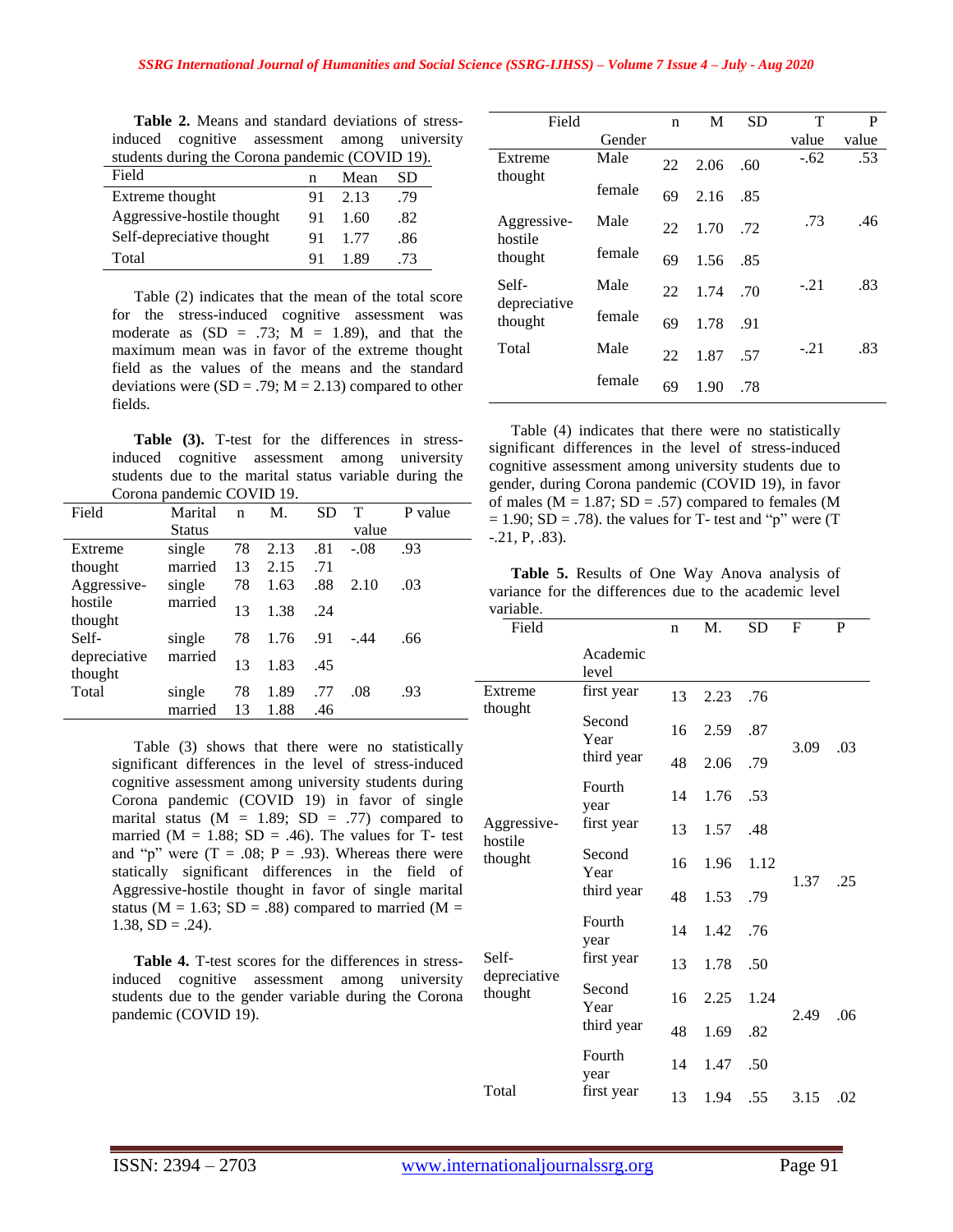| Second<br>Year | 16 2.34 .93 |  |
|----------------|-------------|--|
| third year     | 48 1.82 .72 |  |
| Fourth<br>vear | 14 1.59 .45 |  |

Table (5) reveals statistically significant differences in the level of stress-induced cognitive assessment among university students due to the academic level during Corona pandemic (COVID 19) in favor of second-year students  $(M = 2.34; SD = .93)$  compared to the students of other years. The variance value of One Way Anova analysis of was  $(F = 3.15; P = .02)$ .

#### **VI. Discussion**

The findings of the study showed that the level of stress-induced cognitive assessment was moderate, although it exceeded the highest mean for extreme thought field. We assumed that the result of the Corona pandemic was due the uncertainty of the effects of the virus. For months, we were worried about the continuity and nature of its impact on the future of students. The findings also revealed differences in psychological stress-induced cognitive assessment for the marital status variable in the field of Aggressive-hostile thought in favor of single students relative to married ones. These differences exist in the means between married and single students in terms of using resistance strategies, where the married students tend to cope with stress-induced cognitive assessment by looking for a social supporter, usually the mate. At the other hand, we see that single students are well aware of stress, but their use of strategies of emotion and avoidance is indicative of their poor dealing with stress. There were no differences in **stress-**induced cognitive **assessment**  due to the gender variable. This finding was consistent with [Riffa, & Al-Hijaya \(2008\),](#page-4-9) but it was inconsistent with [Abu Saree \(1993\)](#page-3-2) and [Ashwini, & Barre](#page-3-3) (2014), which indicated that there were statistically significant differences attributed to the gender variable. This is an indication to the convergence of the ability and skill of both sexes in dealing with stress-induced cognitive assessment, accepting reality, and the ability to deal with problems and solve them. Perhaps this matter is due to the educational and guidance programs that the Odessa State University Administration in Ukraine has carried out through the formation of a number of committees to follow up students from time to time, with the aim of reducing their burden and improving their skills in dealing with all circumstances and situations that have impact on their understanding for psychological stress that they face. The findings revealed differences in stress-induced cognitive assessment due to the academic level in the field of extreme thought in favor of second-year students

compared to other years. This finding was consistent with [Riffa, & Al-Hijaya \(2008\)](#page-4-9) and [Al-Hayani](#page-3-1) (2012), which showed differences in the academic level in psychological stress. This is due to the fact that secondyear students feel they are going through a critical period, as they are expected to increase their GPA, which is very difficult to achieve later, in addition to other factors, such as starting to worry about the current situation of the Corona pandemic, which is extra psychological stress on students relative to first-year students who have not fully enrolled in university life.

## **VII. Conclusions**

The findings of this study indicated that the Corona pandemic is a key cause of the common fear, stress, and psychological distress among people, namely students, as well as increasing fear and uncertainty as a result of the quarantine, where the students face difficult situation when they need to organize their learning despite the problems caused by Corona. The findings also revealed that the mean of the overall score for the measurement of stress-induced cognitive assessment was moderate, but showed that the highest mean was in favor of the field of extreme thought relative to other fields. The study found statistically significant differences in stress-induced cognitive assessment among university students due to the marital status in favor of single students, and academic level during the Corona pandemic (COVID 19) in favor of second-year students compared to other years. It is important to develop guidance programs to enhance students' performance in facing their stress-induced cognitive assessment.

**Conflict of interest:** The authors declare no conflict of interest.

## <span id="page-3-2"></span>**REFERENCES**

- <span id="page-3-4"></span>[1] Abed Al-Majeed, M. & Al-Farahati, M. (2005). "*The Mediating Role of Distorted Knowledge in the Relationship between Psychological Stress and Depression among a Sample of University Students*", *Journal of the Faculty of Education in Mansoura*, No. (57), 303 - 333.
- [2] Abu Saree, R. (1993). *"Psychological Stress and its Relationship to Harmony among University Students*", *Journal of the College of Education*. 4 (9), 9-31.
- <span id="page-3-0"></span>[3] Al-Ahmad, A. & Raja, M. (2009). "*Methods of Dealing with Psychological Stress among University Young Students*", *Journal of Educational and Psychological Sciences*, 10 (1), 13- 37.
- <span id="page-3-1"></span>[4] Al-Hayani, S. (2012). "*Future Concern and its Relationship to the Motivation for Achievement and Psychological Stress of a Group of female students from Umm Al-Qura University*". Unpublished Master Thesis, College of Arts and Administrative Sciences, Umm Al-Qura University, Saudi Arabia.
- <span id="page-3-3"></span>[5] Ashwini, R., & Barre, V. P. (2014). "*Stress and Adjustment among College Students in Relation to their Academic Performance*". Indian Journal of Health and Wellbeing, *5*(3),